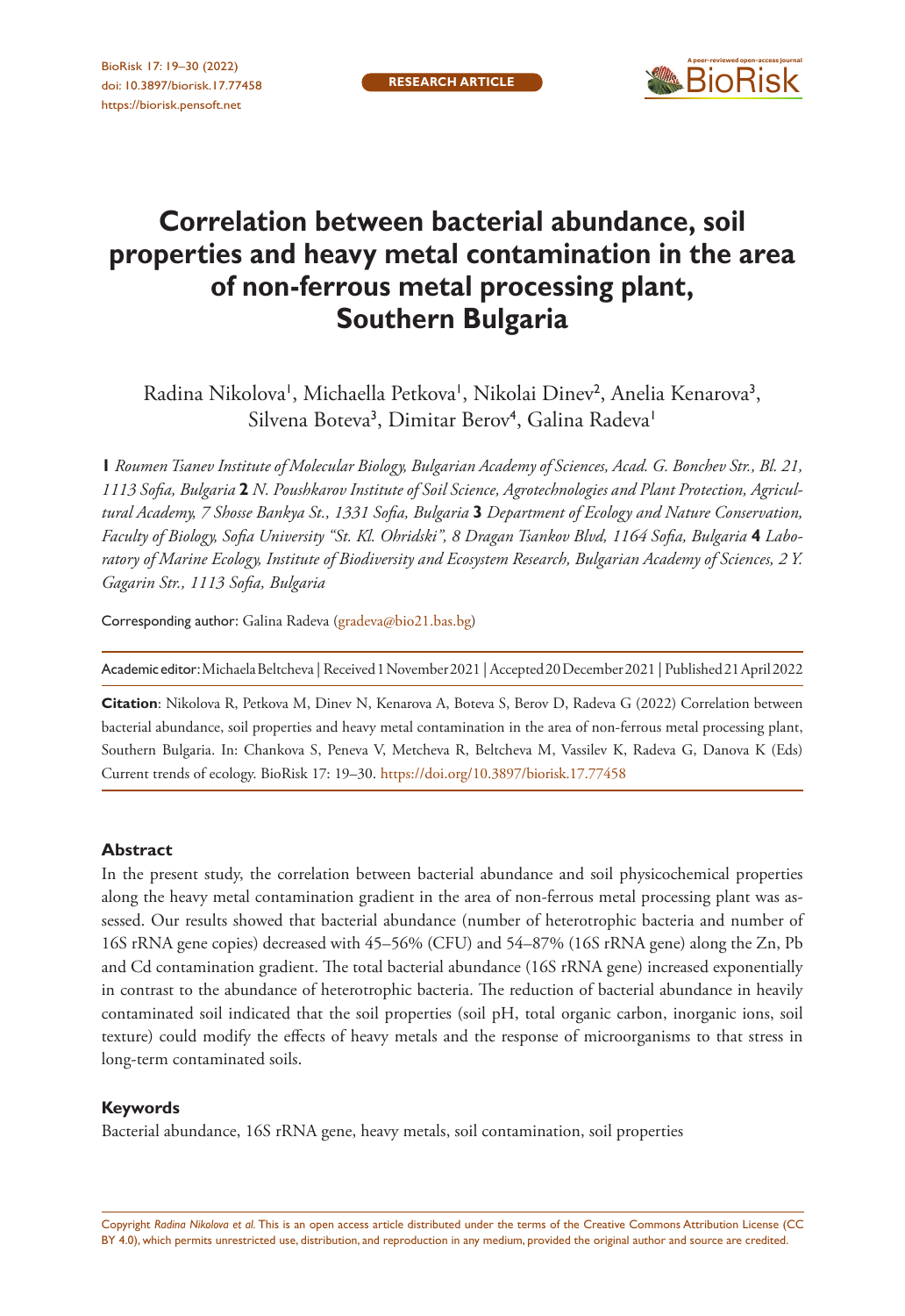# **Introduction**

Soil sustains a great abundance and diversity of microorganisms, which modify its physical and chemical environment and play an essential role in the mineralization of organic matter and nutrient recycling (Martinez-Toledo et al. 2021). Microbial communities are strongly susceptible to soil physicochemical properties and to the effect of various soil pollutants, such as heavy metals (HMs). HMs are one of the most common pollutants, which accumulate in soils of industrial and mining areas. The most common HMs found in contaminated sites are Zn, Cd and particularly Pb (Wuana and Okieimen 2011; Fajardo et al. 2019). Long-term contamination with HMs is a threat to human health and ecosystems due to their non-biodegradability, bioaccumulation, environmental stability, persistence and biotoxicity characteristics (Ali et al. 2021).

Previous studies showed that HMs severely affect soil microbial communities by reducing their diversity (Chodak et al. 2013; Zampieri et al. 2016), richness (Cui et al. 2018), microbial biomass, metabolic activity (Chen et al. 2014; Hong et al. 2015; Zampieri et al. 2016; Fajardo et al. 2019) and by altering their structure (Cui et al. 2018; Feng et al. 2018; Zhang et al. 2018). Recently, many studies were focused on the ecological effects of HMs on microbial community structure and diversity using nextgeneration DNA sequencing technologies (NGS) (Gołębiewski et al. 2014; Fajardo et al. 2019; Jiang et al. 2019; Xiao et al. 2019; Zhao et al. 2019; Huang et al. 2021). Gołębiewski et al. (2014) found that the diversity and abundance of soil microorganisms near a Pb-Zn mining area have been reduced and that Zn was the largest selective factor. Zhao et al. (2019) reported that HMs (Cu, Zn, Pb) affected the abundance and structural diversity of microbial communities in the mining area. Fajardo et al. (2019) showed significant phylogenetic and functional shifts in the bacterial community during the soil exposure to Pb, Cd, and Zn. Xiao et al. (2019) revealed that the bacterial community structure was mainly altered by soil organic matter, HMs (Cr) and pH. According to Huang et al. (2021), pH and HMs (Cr, Cu, Ni, and Zn) were among the most powerful factors, which change the community structure in HM contaminated soil under remediation.

Many studies reported that soil physicochemical properties (soil pH, soil texture, organic matter, etc.) moderate HMs' toxicity and therefore, HMs play a key role in shaping the community diversity and structure (Wang et al. 2022).

Taking into consideration that soil is highly heterogeneous, it is necessary to investigate the microbial communities at different sites and scales (Wang et al. 2022). In this term, the aim of this study was to assess the correlation between soil bacterial abundance and soil physicochemical properties, including HM content along the Zn, Pb and Cd contamination gradient in the area of non-ferrous processing plant KCM-2000. KCM-2000 is the largest lead-zinc smelter in the country, located in the vicinity of Plovdiv city, Southern Bulgaria. We hypothesized that long-term HM contamination reduced the abundance and changed the composition of indigenous soil bacterial communities, and these effects might be modulated by the local soil properties.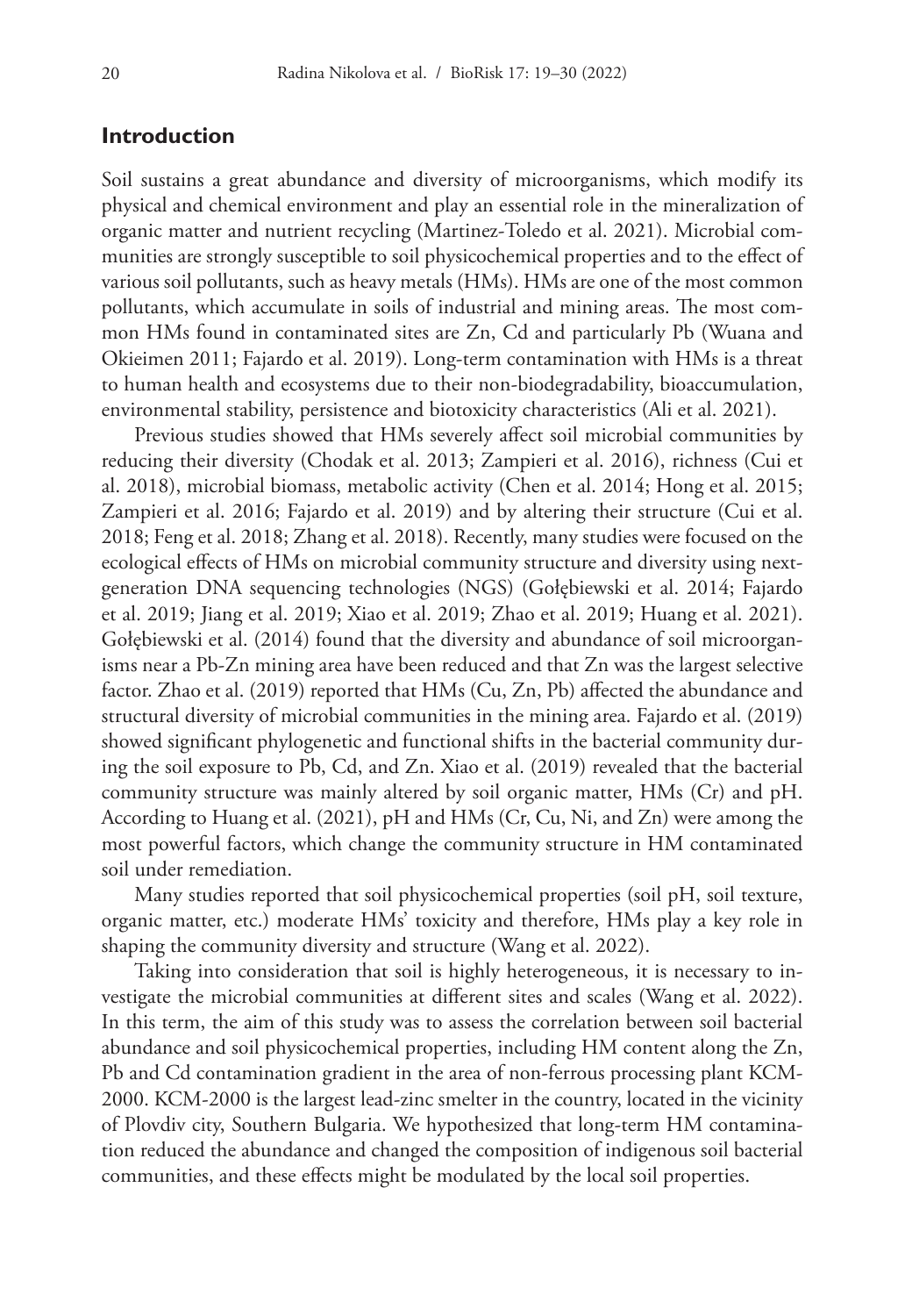# **Materials and methods**

# Study area and soil sampling.

The study area is located in the region of a non-ferrous metal plant KCM 2000- Plovdiv, Southern Bulgaria (42°03'40.8"N, 24°48'52.0"E) (Fig. 1). Topsoil samples (0– 20 cm) were collected in June 2020 along a gradient of contamination with Zn, Pb and Cd. Five points have been selected from a monitoring map, considering the direction of spread of the diffuse pollution as follows: KCM\_1, named "Green belt of decorative trees", (42°03'31.68"N, 24°49'19.2"E), located at a distance of 0.5 km – south of the smelter; KCM\_2 (42°03'5.76"N, 24°49'19.6"E) – 2 km south of the smelter; KCM\_3  $(42°02'6''N, 24°49'19.2''E)$  located close to the village of Dolni Voden – 3 km south of the smelter; KCM\_4 (42°03'31.68"N, 24°49'45.12"E) – 1 km south-east of the smelter; and KCM\_5 (42°04'23.52"N, 24°49'45.12"E) – 1 km east of the smelter. Five subsamples per site were pooled and used for further analyses. At all sites, the soil was classified as alluvial, being crop managed, except at KCM\_1, where it was classified as technogenic.

## Soil physicochemical properties and heavy metal content.

Soil pH was measured in  $0.1M$  CaCl<sub>2</sub> according to ISO 10390:2005. Soil texture was determined by the Kachinsky method (1958). The total organic carbon (TOC) was determined according to Chen et al. (2014). Soil nitrate  $(NO<sub>3</sub>-N)$ and ammonium (NH<sub>4</sub>-N) nitrogen and inorganic phosphates (P<sub>2</sub>O<sub>5</sub>) were deter-



**Figure 1.** Map of the study area in Southern Bulgaria and sampling sites.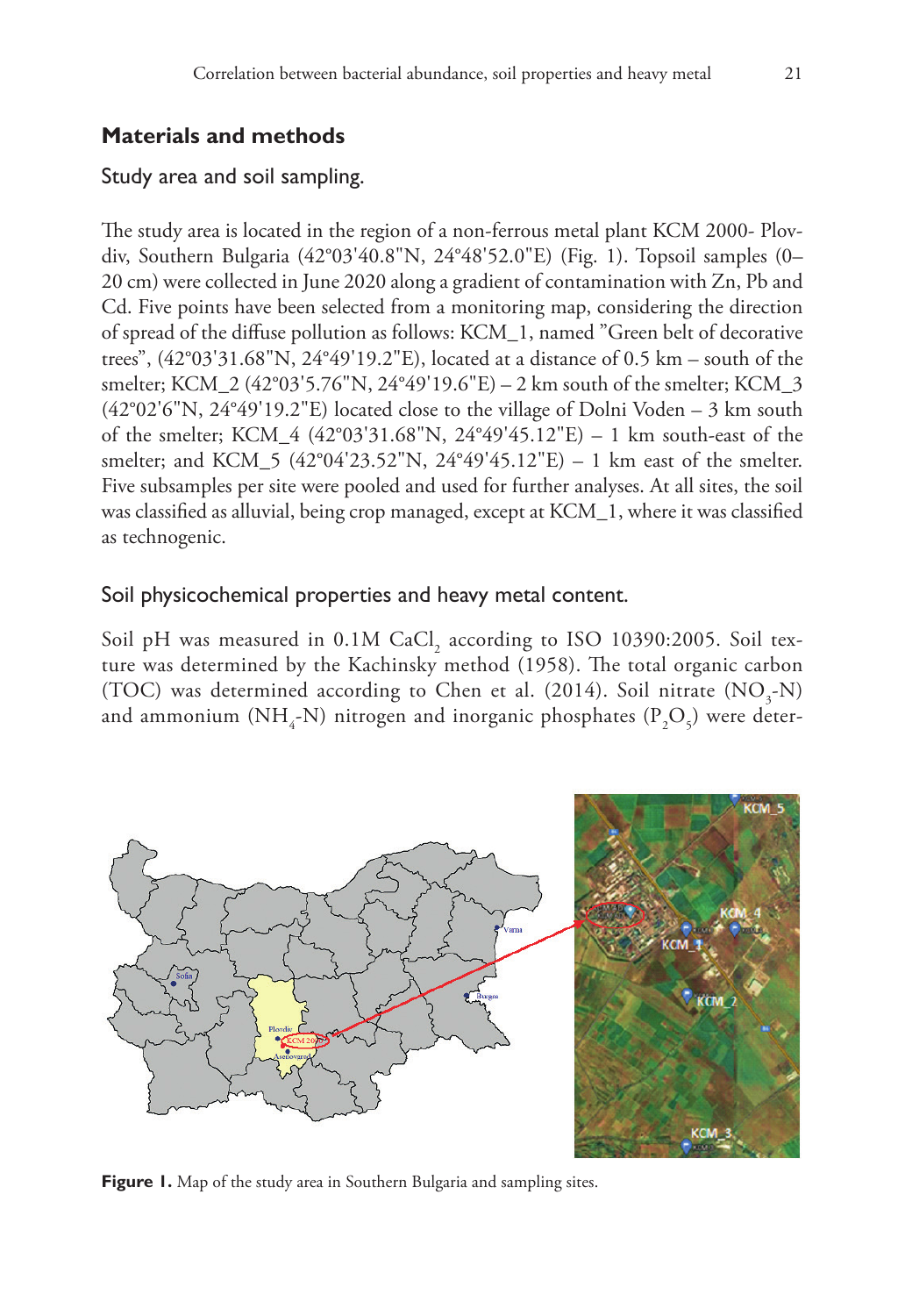mined according to the methods of Keeney and Nelson (1982), and Olsen (1982), respectively. Soil moisture (SM) was calculated after oven drying (105 °C). The concentration of heavy metals was measured by ELAN 5000 Inductively Coupled Plasma Mass Spectrometer (Perkin-Elmer, Shelton, CT, USA) according to ISO 11047:1998 after soil decomposition by *aqua regia* (total HMs) and soil extraction with  $0.01M$  CaCl<sub>2</sub> (bioavailable forms of HMs). Nemerow's pollution index (NPI) was calculated to evaluate the overall pollution of heavy metals in the soil samples (Zhao et al. 2019).

## Enumeration of heterotrophic bacteria.

The bacterial abundance was estimated by the use of colony-forming units (CFUs) in serial dilution in R2A medium at 25 °C for 2 days. The selected dilution from each test sample was  $10^{-4}$  and it was plated in triplicate. For this analysis, we used  $10-100$ colonies per plate.

#### DNA extraction.

The genomic DNA was extracted from 0.5 g soil using the E.Z.N.A DNA soil kit (Omega Bio-tek, USA) using the manufacturer's recommended protocol. The soil DNA quality was controlled by a spectrophotometer (NanoDrop 1000, ThermoScientific, USA) and agarose gel electrophoresis.

# Quantitative PCR (qPCR) of the 16S rRNA gene

Bacterial abundance was quantified by real-time quantitative PCR (qPCR) with bacterial universal primer pairs Eub338f (5'-ATTACCGCGGCTGCTGG-3')/Eub518r (5'-ATTACCGCGGCTGCTGG-3') for 16S rRNA gene (Fierer et al. 2005). The qPCR reactions were set up using iTaqTM Universal SYBRGreen Supermix (BioRad) as described in Aleksova et al. (2020) and PCR efficiency was 90% (R $^{2}$  =0.9879).

#### Statistical analyses

Soil properties and HM concentrations were compared using principal component analysis (PCA). Prior to the analysis the data was normalized and checked for outliers. Linear correlations between the resulting indicator of pollution and the copies of 16S rRNA gene found in each sample were plotted and evaluated (r2 metric of plotted trendline). Additionally, the significance of the correlation between the two variables was evaluated with the Student T-test.

The PCA statistical analyses were carried out using Primer 7.0. Univariable statistical correlations were tested using STATGRAPHICS Centrion XVII software package. (Karamfilov et al. 2019).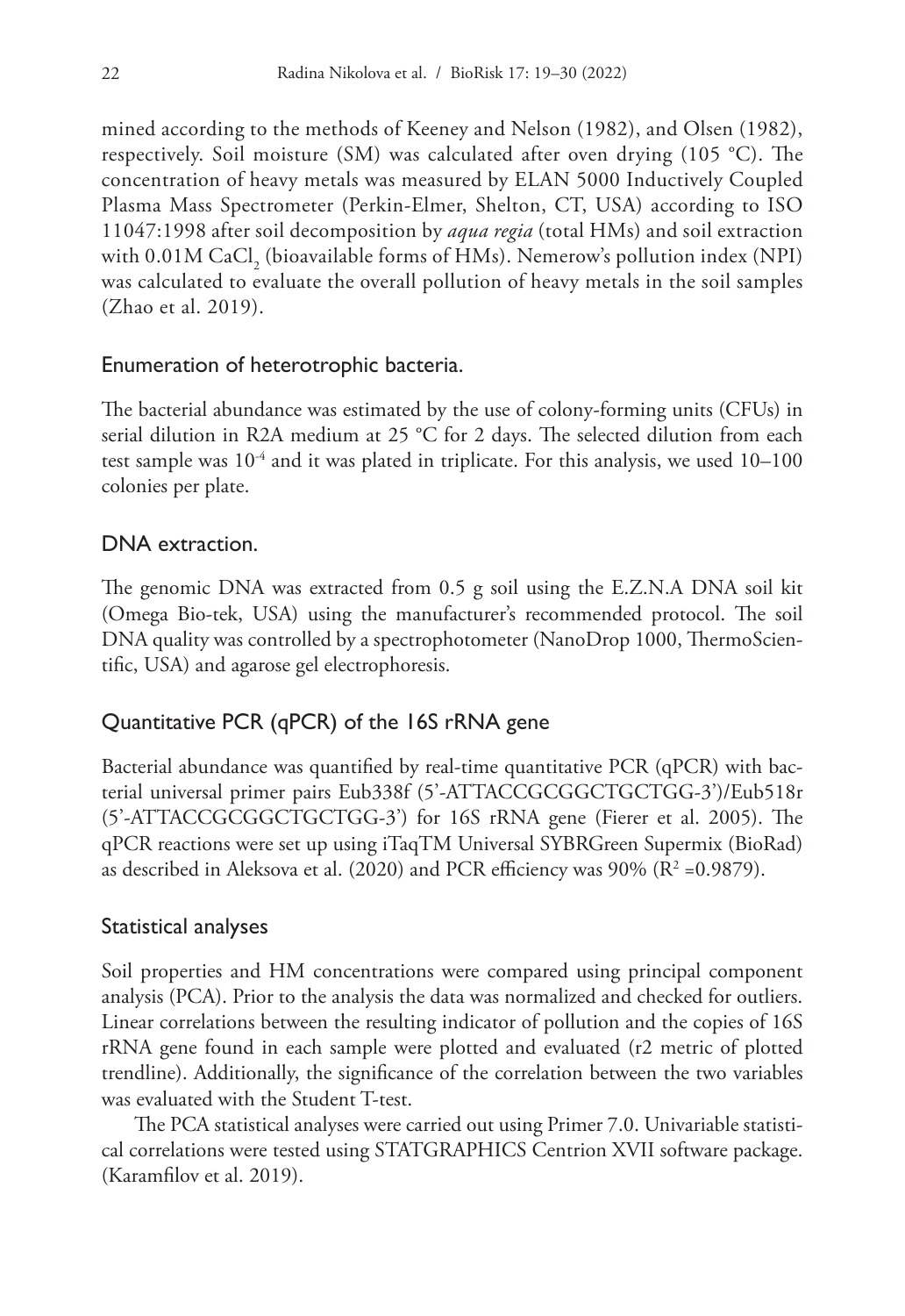# **Results**

#### Environmental variables

The values of studied soil properties are shown in Table 1. The soils were determined as sandy loam textured. The soil pH was neutral (pH 6.7 to 7.2) and the total organic matter content (TOC) ranged from  $6.45$  g kg<sup>-1</sup> to  $14.07$  g kg<sup>-1</sup>. Soils were abundant with inorganic nitrate (especially KCM\_1 and KCM\_2) and inorganic phosphates. Probably, the high  $NO_3$ -N concentration in KCM\_1 and KCM\_2 was due to soil fertilization.

The HM concentrations at KCM\_3 were under (Zn) and slightly higher (Pb and Cd) than the maximum permissible concentration (MPC) allowed under Bulgarian Regulation 3/2008 [\(http://eea.governement.bg/bg/legislation/soil\)](http://eea.governement.bg/bg/legislation/soil), and this sample was considered as a control in our study. Pb was the most serious soil pollutant, and its concentration was over 100 (KCM\_1), 57 (KCM\_4), 13.7 (KCM\_2) and 3 (KCM\_5) times higher than the guideline limit. Cd was the other most serious soil pollutant and its concentrations exceeded the MPC in the following order: KCM\_1 (92.45 times)  $>$ KCM  $/4$  (43 times)  $>$ KCM  $/2$  (7.85 times)  $>$ KCM  $/5$  (4.0 times). The order of Zn soil contamination comparing to MPC was: KCM\_1 (29.5 times) >KCM\_4 (21.0 times) >KCM\_2 (4.8 times) >KCM\_5 (2.0 times). Nemerow's Pollution index (NPI) assessed the overall level of soil contamination (Zhao et al. 2019), and the soils were classified as heavily contaminated (NPI>3), except KCM\_3, which had precautionary values of contamination (Table 1).

| Soil parameter                         |                |                  | Soils |       |                |
|----------------------------------------|----------------|------------------|-------|-------|----------------|
|                                        | KCM 1          | KCM <sub>2</sub> | KCM 3 | KCM 4 | $KCM_5$        |
| pH                                     | $\overline{7}$ | 7.1              | 7.2   | 6.7   | 6.8            |
| Sand $(%$                              | 17.6           | 53.6             | 47.1  | 49.0  | 51.7           |
| Silt(%)                                | 39.2           | 30.9             | 31    | 30.8  | 36.2           |
| Clay(%)                                | 43.3           | 15.5             | 21.9  | 20.2  | 12.1           |
| Soil moisture (SM) (%)                 | 16.7           | 12.3             | 9.3   | 14.7  | 22.7           |
| $TOC$ (g $kg^{-1}$ )                   | 9.65           | 14.07            | 6.45  | 12.33 | 7.035          |
| $NO3-N (mg g-1)$                       | 43.38          | 16.32            | 3.01  | 5.13  | $^{\dagger}ND$ |
| $NH_{4}$ -N (mg g <sup>-1</sup> )      | 6.62           | 5.13             | 3.26  | 2.25  | 2.22           |
| $P_1O_5$ (mg kg <sup>-1</sup> )        | 5.69           | 24.02            | 7.42  | 6.89  | $^{\dagger}ND$ |
| $Zn$ (mg kg <sup>-1</sup> )            | 9452           | 1558.2           | 216.2 | 6872  | 740            |
| $Pb$ (mg $kg^{-1}$ )                   | 11569          | 1370.1           | 135.6 | 5723  | 335            |
| $Cd$ (mg $kg^{-1}$ )                   | 184.9          | 15.7             | 3.9   | 86.2  | 9.3            |
| $Zn_{b}$ (mg kg <sup>-1</sup> )        | 8.2            | 0.1              | 0.1   | 3.3   | 0.3            |
| $Pb_{k+}$ (mg kg <sup>-1</sup> )       | 2.6            | 0.2              | 0.9   | 0.2   | 0.8            |
| $Cd_{h\hat{z}}$ (mg kg <sup>-1</sup> ) | $\Omega$       | 0.2              | 0.5   | 1.1   | 0.4            |
| $NPI^s$                                | 73.27          | 8.74             | 1.00  | 37.46 | 3.11           |

**Table 1.** Soil physicochemical properties and concentrations of heavy metals (total and bioavailable forms) in the area of KMC-2000.

†ND – No data;  $\ddagger_{\rm b}$  – Bioavailable forms of the heavy metals; §NPI – Nemerow Pollution Index.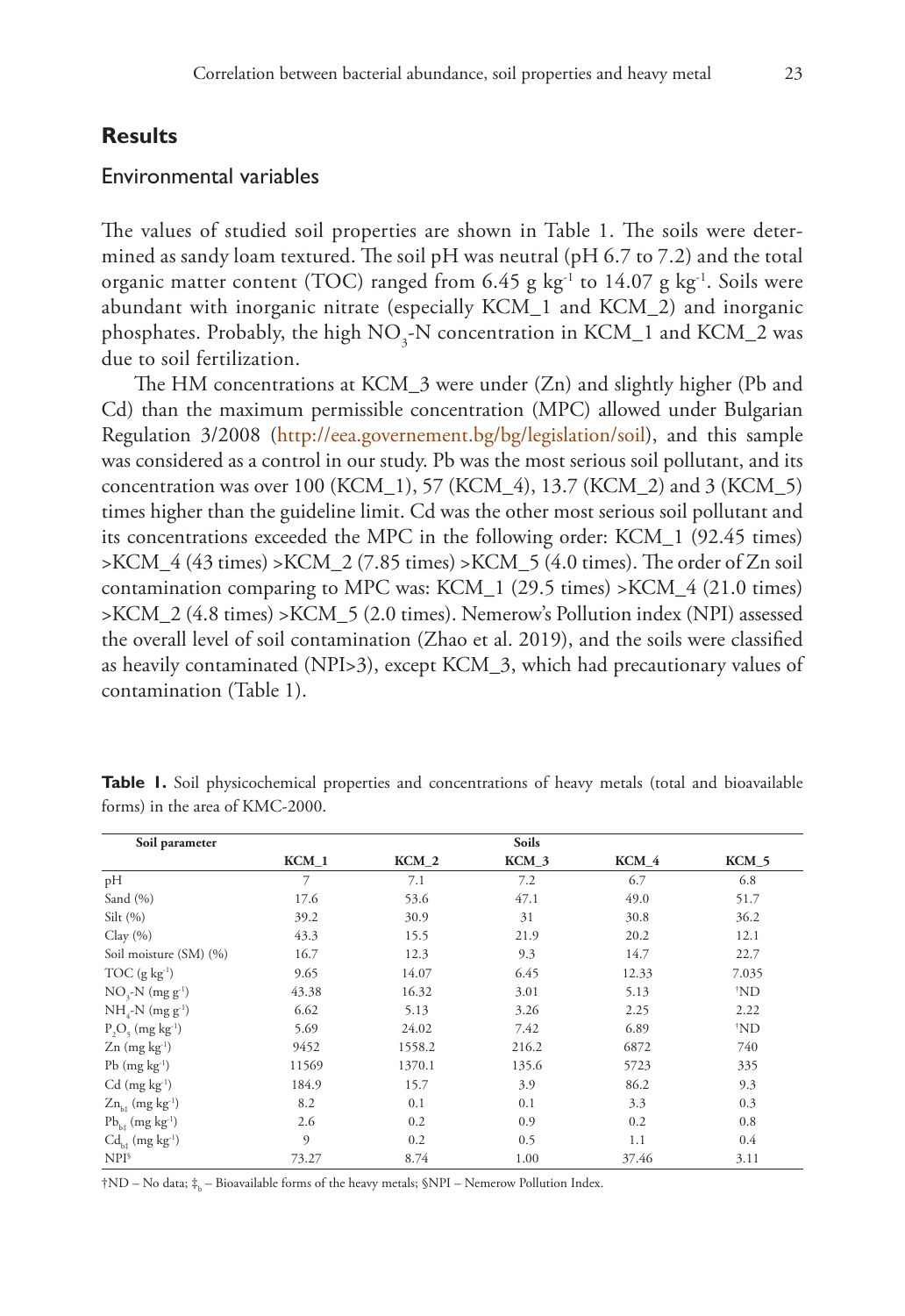# Soil bacterial abundance

The results from the bacterial abundance of heavily contaminated soils were compared as a percent to KCM\_3, which was a control soil in the experiment (Fig. 2). The highest number of cultivable heterotrophic bacteria (CFU) and 16S rRNA gene copies were reported for KCM\_2. This was the only site, where bacterial abundance was around 27% (CFU) and 55% (16S rRNA) higher than that of the control (KCM\_3). The lowest bacterial abundance was detected in the most contaminated site KCM\_1, where it decreased by 56% (CFU) and 87% (16S rRNA gene copies) compared to the control soil. The soil bacterial abundance in KCM\_4 and KCM\_5 decreased by 47% (CFU) and 64% (16S rRNA) for KCM\_4, and by 45% (CFU) and 17% (16S rRNA) for KCM\_5 compared to KCM\_3.

#### Correlation between soil properties and heavy metals.

Soil properties (total organic content, inorganic ions, soil particles of silt, clay and sand) and HM concentrations in soils were compared using principal components analysis (PCA) and the results are presented in Fig. 3. PC1 explained 65.7% of the total soil variation and showed a significant negative correlation with HM concentrations (total and bioavailable forms), concentrations of nitrate, nitrogen, soil pH and silt particles (Table 2). PC2 explained 17.7% of the total soil variation and positively correlated with sand particles and negatively with TOC and phosphates. PCA ordination showed a clear gradient of contamination level and differences in soil char-



**Figure 2.** Soil bacterial abundance (% of KCM\_3) of cultivable heterotrophic bacteria (CFU) and 16S rRNA gene copies.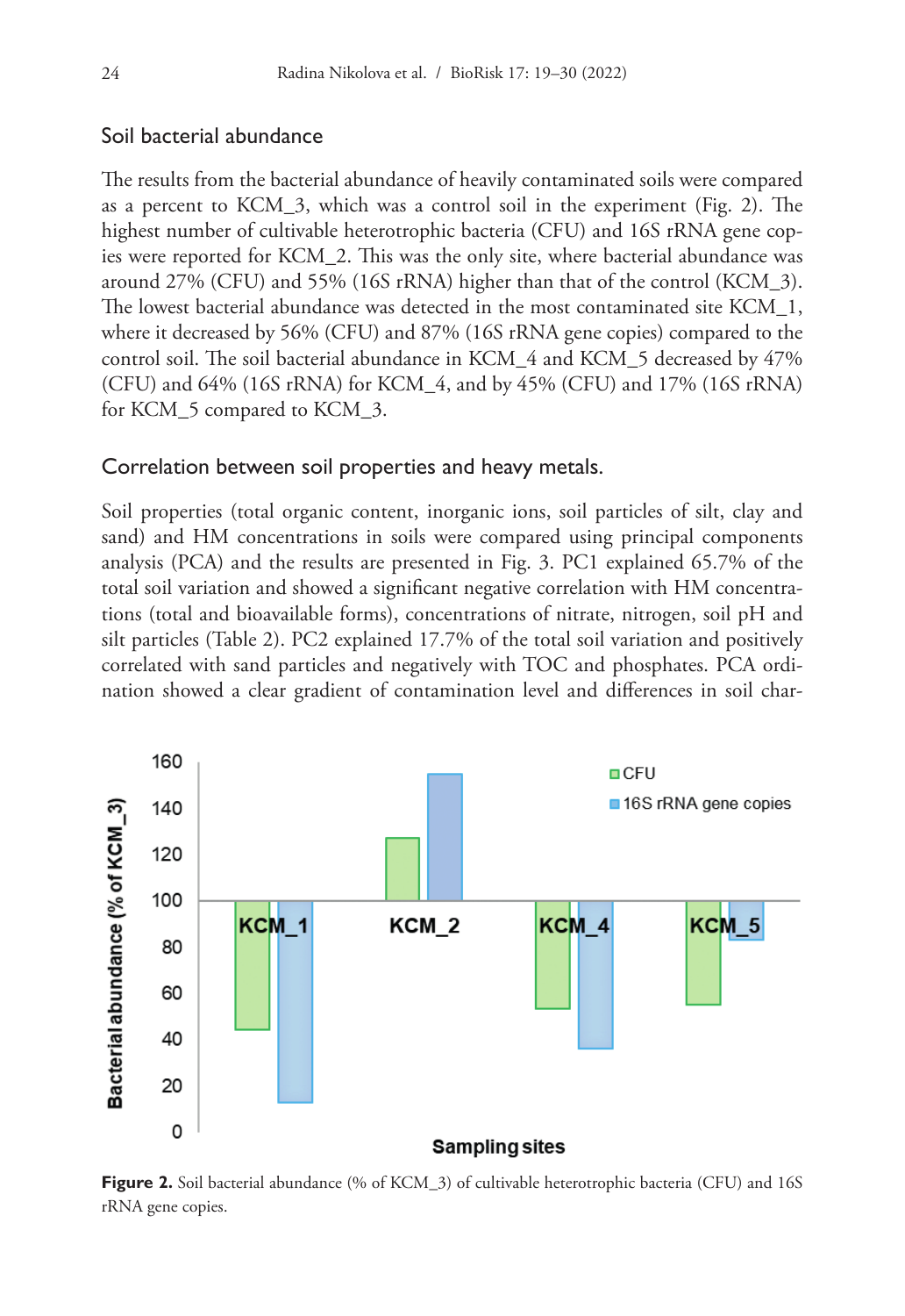| Variable                | PC1      | PC2      | PC <sub>3</sub> | PC4      |
|-------------------------|----------|----------|-----------------|----------|
| Variation explained (%) | 65.7     | 17.7     | 13.4            | 3.2      |
| pH                      | $-0.001$ | $-0.308$ | $-0.618$        | $-0.327$ |
| <b>TOC</b>              | $-0.011$ | $-0.501$ | 0.437           | 0.205    |
| Sand                    | 0.324    | $-0.047$ | 0.119           | 0.110    |
| Silt                    | $-0.248$ | 0.266    | $-0.137$        | 0.708    |
| Clay                    | $-0.316$ | $-0.027$ | $-0.102$        | $-0.358$ |
| Zn                      | $-0.284$ | $-0.019$ | 0.357           | $-0.211$ |
| Pb                      | $-0.313$ | $-0.028$ | 0.219           | 0.127    |
| Cd                      | $-0.316$ | 0.000    | 0.197           | $-0.117$ |
| $Zn_{h}$                | $-0.321$ | 0.032    | 0.156           | $-0.119$ |
| $Pb_{b}$                | $-0.296$ | 0.142    | $-0.276$        | 0.067    |
| Cd <sub>k</sub>         | $-0.328$ | 0.019    | $-0.057$        | 0.037    |
| $NO3-N$                 | $-0.305$ | $-0.216$ | $-0.080$        | 0.199    |
| $NH_{4}-N$              | $-0.244$ | $-0.357$ | $-0.240$        | 0.251    |
| $P_2O_5$                | 0.068    | $-0.620$ | $-0.022$        | 0.116    |

**Table 2.** PCA axes scores of measured soil variables.



Figure 3. Principal component analysis of soil properties and heavy metals in the area of KCM-2000. Principal components axis 1 (PC1) explains 65.7% of the total soil variation and PC2 – 17.5%.

acteristics between different sampling sites (Fig. 3, Tables 2, 3). Thus, the resulting PC1 score for each sampling site can be regarded as an integral index of heavy metals pollution throughout the study area. Based on this evaluation, the soils of KCM\_3 (PC1=1.6) and KCM\_2 (PC1=1.57) were qualified as the least impacted by HMs, followed by KCM\_5 (PC1=1.7), and the highly impacted soils of KCM\_4 (PC1=0.486) and KCM\_1 (PC1=-5.35) (Table 3).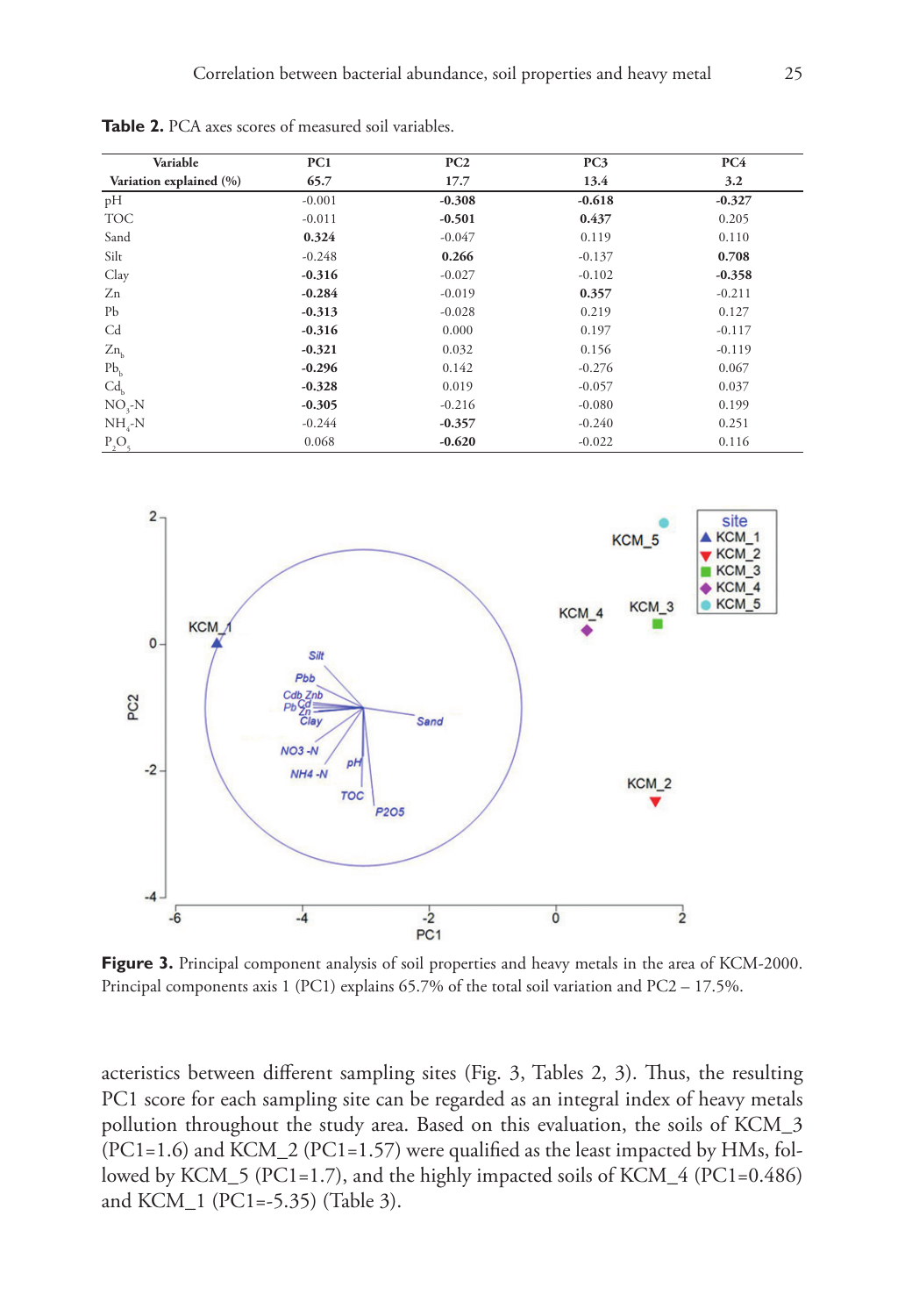

**Table 3.** PC1 score and 16s rRNA gene copies.

**Figure 4.** Exponential correlation between integrated HM contamination status (PC1 score) and bacterial abundance (16S rRNA gene copies) in the studied soils  $(R^2=0.8251)$  from the area of KCM – 2000.

#### Correlation between bacterial abundance and soil properties.

The soils had a high abundance of bacteria, whose number varied from  $17.80\times10^{10}$  $(KCM_2)$  to  $1.49\times10^{10}$  (KCM\_1) 16S rRNA gene copies (Table 3). To evaluate the impact of HM contamination on soil bacterial abundance, estimated as 16S rRNA gene copies, an exponential correlation was performed. The good exponential correlation between the values of PC1 pollution score, obtained by the PCA (Table 3), and 16S rRNA gene copies  $(R^2=0.8251)$  was demonstrated in Fig. 4. The results indicated both a dramatic decrease of soil bacterial abundance at KCM\_1 and its exponential increase in soils along the gradient of contamination with Zn, Pb and Cd. The same analysis was conducted with the abundance of soil heterotrophic bacteria. The influence of increasing heavy metal contamination on microbial abundance was also confirmed by the significant correlation between the 16S rRNA gene copies and the PC1 pollution score (Student T-test, p=0.017).

#### **Discussion**

The present study focused on the correlation between bacterial abundance and soil properties in long-term contaminated soils in the area of non-ferrous metal processing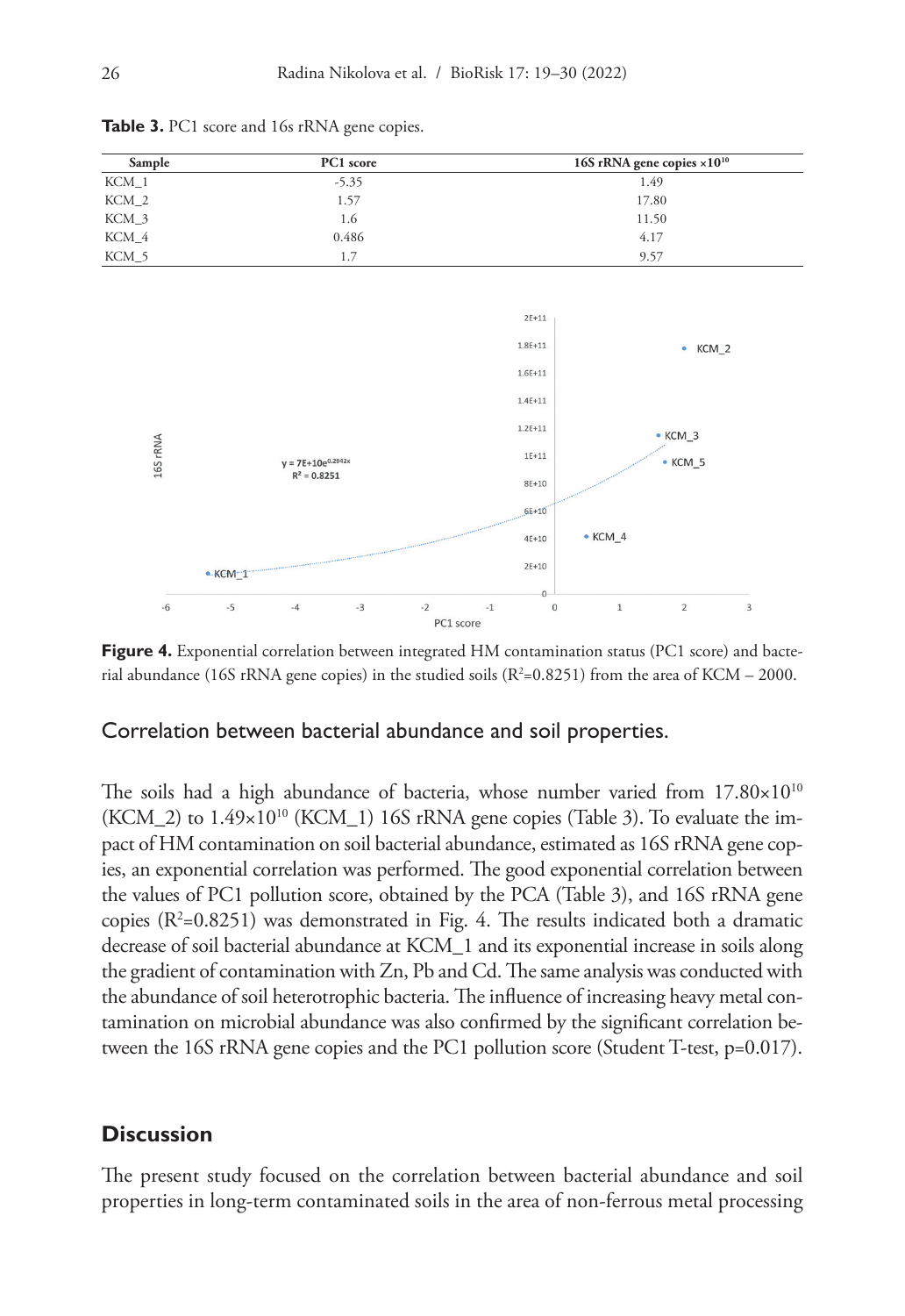plant KCM-2000. The gradient of Zn, Pb, and Cd concentrations in the soil from KCM\_3 to KCM\_1 provided a good soil pattern for estimating the changes that occurred in soil bacterial abundance under the power of long-term HM contamination. The soil of KCM\_3 was determined in this study as a control (NPI=1.00). In KCM\_3, the concentration of Pb was slightly higher than the MPC, and Pb bioavailable forms were equal to that of KCM\_5, exceeded by 2.5 times that of KCM\_2 and KCM\_4, and was by 3.0 times lower than  $Pb<sub>b</sub>$  of KCM\_1.

The distribution of bacterial abundance of unculturable and cultivable bacteria along a gradient of contamination was estimated through quantitative PCR of 16S rRNA gene and numbers of colony-forming units (CFU). In general, the soils of the site of interest showed a high bacterial abundance  $-1.49 \times 10^{10}$ -17.80 $\times 10^{10}$  16S rRNA gene copies (total bacterial abundance) and  $1.30\times10^6$  -3.70 $\times10^6$  CFU (abundance of heterotrophic bacteria).

Although, the HM gradient of soil contamination determined a gradient of soil bacterial distribution, only in the case of KCM\_2 bacterial abundance was higher (around 55% for 16S rRNA and 27% for CFU) compared to that of the control. We suggested that this inconsistency with the model of general bacterial distribution could be due to the toxicity of the much higher  $Pb<sub>b</sub>$  concentrations in KCM\_3, or attributed to the modulating effects of higher concentrations of TOC,  $NO<sub>3</sub>$ -N and  $P<sub>2</sub>O<sub>5</sub>$  in KCM\_2 compared to KCM\_3 soil. Bacterial reduction in HM contaminated soils varied between 45–56% (CFU) and 54–87% (16S rRNA), except for the relatively low decrease in 16S rRNA gene copies in KCM\_5 (17% compared to KCM\_3). This fact could be explained by the relatively low level of soil contamination compared to the other studied sites (NPI=3.11). The obtained results were consistent with our previous study, where bacterial abundance (CFU and 16S rRNA gene copies) decreased in long-term contaminated with Cu, Zn and Pb soils in the area of copper mine and smelter (Aleksova et al. 2020; Palov et al. 2020). Similar findings for the decrease of CFU (Pacwa-Płociniczak et al. 2018) and 16S rRNA gene copies (Yin et al. 2015) under a long-term HM pollution in soils were observed by other authors. Fajardo et al. (2019) explained the decrease in bacterial abundance under HMs by a decrease in the metabolic activity of *Bacteria* in microbial soil communities. Other authors showed the opposite trend, which manifested that HMs (Cu, Zn, Pb and Cd) affected slightly the abundance, but strongly the diversity of bacterial communities (Tipayno et al. 2018; Huang et al. 2021).

To elucidate the effects of HMs and soil properties on the distribution of bacteria, an exponential correlation between the values of PC1 scores, and both 16S rRNA gene copies and CFU was conducted. There was found to be a good correlation between soil variables and 16S rRNA gene copies, but a low relationship between soil characteristics and CFU. We assumed that the lack of significant correlation between soil variables and heterotrophic bacteria (CFU) might have resulted from the limitation of cultivation technique or the high ecological tolerance of cultivable representatives of bacterial communities. Some authors (De Leij et al. 1994) suggested that cultivable bacteria could be classified as r-strategic opportunists, which grow fast, tolerate environmental fluctuations and are highly resistant to outside impacts.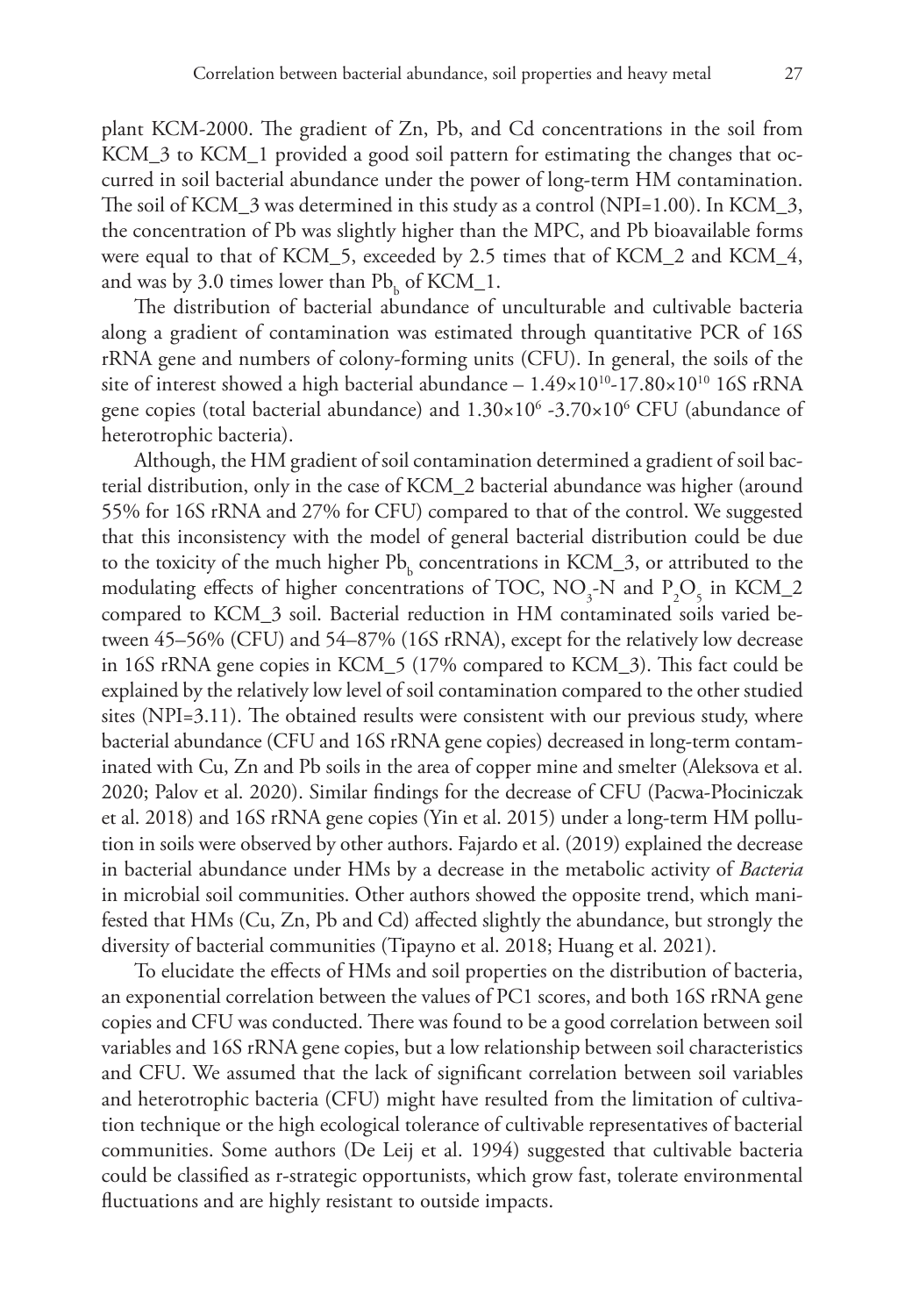# **Conclusions**

The total bacterial abundance (estimated by the quantified 16S rRNA genes) increased exponentially in contrast to the abundance of heterotrophic bacteria, which could be explained by the limitations of the cultivable method. Regarding the statistical analysis, the bacterial abundance, expressed by the 16S rRNA gene copies, was considered as a more valuable indicator of the HM contamination effects on the soil inhabitants in comparison to the heterotrophic bacterial abundance. The reduction of bacterial abundance in heavily contaminated soil indicated that the soil properties (soil pH, total organic carbon, inorganic ions, soil texture) could modify the effects of heavy metals and the response of microorganisms to that stress in long-term contaminated soils. Further studies are needed for investigating the shifts in bacterial community structure in this area in response to the HM contamination gradient.

# **Acknowledgements**

This study was financially supported by the National Research Fund of the Bulgarian Ministry of Education and Science (Grant-DN11/4-Dec.2017).

# **References**

- Aleksova M, Palov D, Dinev N, Boteva S, Kenarova A, Dimitrov R, Radeva G (2020) Bacterial abundance along a gradient of heavy metal contaminated soils in the region of Zlatitsa-Pirdop valley, Western Bulgaria. Comptes rendus de l'Academie bulgare des Sciences 73(3): 433–442.
- Ali MM, Hossain D Al-Imran, Khan MdS, Begum M, Osman MH (2021) Environmental Pollution with Heavy Metals: A Public Health Concern. Heavy Metals – Their Environmental Impacts and Mitigation. IntechOpen Book Series. [https://doi.org/10.5772/in](https://doi.org/10.5772/intechopen.96805)[techopen.96805](https://doi.org/10.5772/intechopen.96805)
- Chen Z, He F, Zhang X, Sun X, Zheng J, Zheng J (2014) Heavy metal pollution decreases microbial abundance, diversity and activity within particle-size fractions of a paddy soil. FEMS Microbiology Ecology 87(1): 164–181.<https://doi.org/10.1111/1574-6941.12212>
- Chodak M, Gołębiewski M, Morawska-Płoskonka J, Kuduk K, Niklińska M (2013) Diversity of microorganisms from forest soils differently polluted with heavy metals. Applied Soil Ecology 64: 7–14. <https://doi.org/10.1016/j.apsoil.2012.11.004>
- Cui H, Liu LL, Dai JR, Yu XN, Guo X, Yi SJ, Zhou DY, Guo WH, Du N (2018) Bacterial community shaped by heavy metals and contributing to health risks in cornfields. Ecotoxicology and Environmental Safety 166: 259–269. [https://doi.org/10.1016/j.](https://doi.org/10.1016/j.ecoenv.2018.09.096) [ecoenv.2018.09.096](https://doi.org/10.1016/j.ecoenv.2018.09.096)
- De Leij FAAM, Whipps JM, Lynch JM (1994) The use of colony development for the characterization of bacterial communities in soil and on roots. Microbial Ecology 27(1): 81–97. <https://doi.org/10.1007/BF00170116>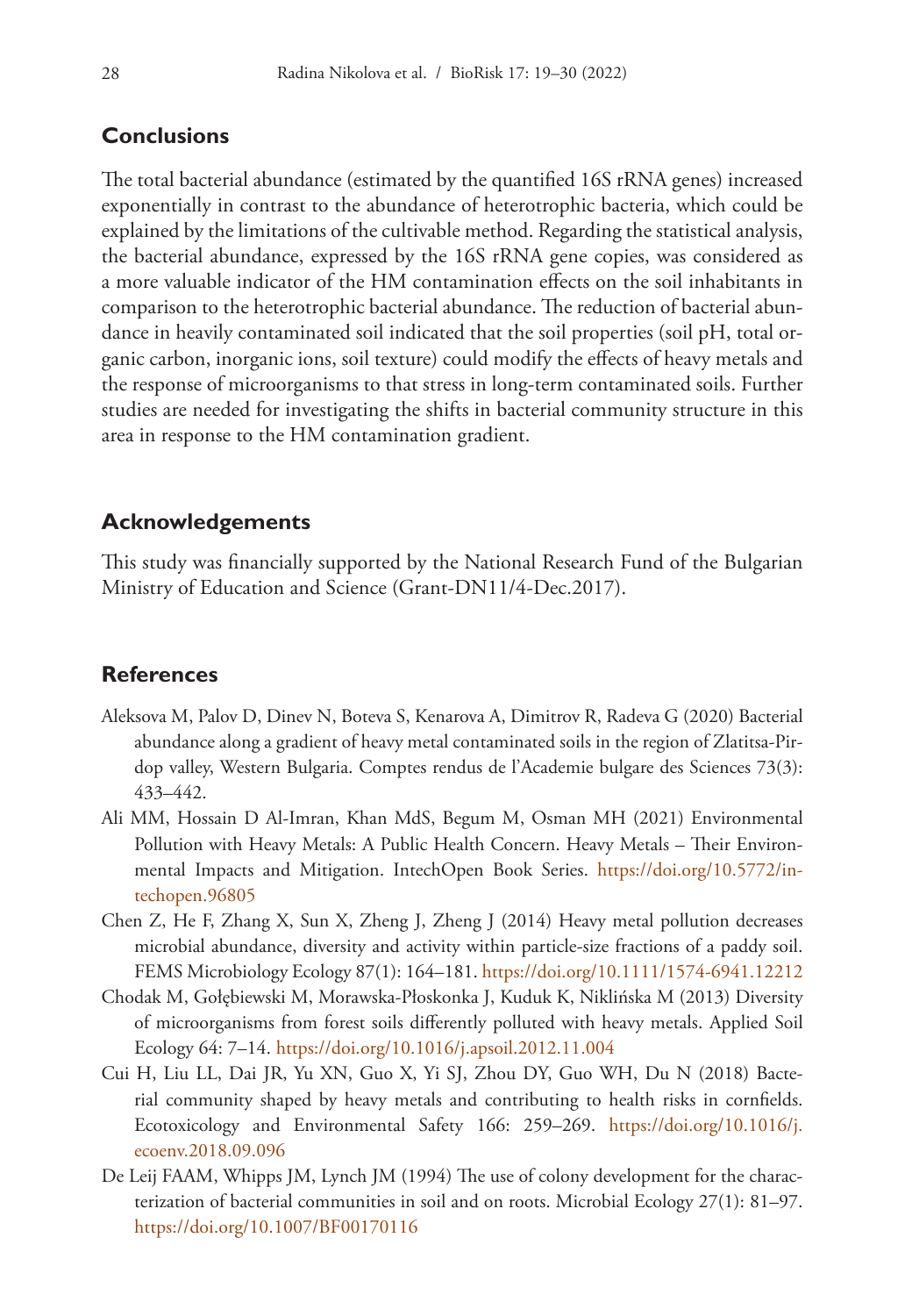- Fajardo C, Costa G, Nande M, Botías P, García-Cantalejo J, Martín M (2019) Pb, Cd, and Zn soil contamination: Monitoring functional and structural impacts on the microbiome. Applied Soil Ecology 135: 56–64. <https://doi.org/10.1016/j.apsoil.2018.10.022>
- Feng M, Adams JM, Fan KK, Shi Y, Sun R, Chu H (2018) Long-term fertilization influences community assembly processes of soil diazotrophs. Soil Biology & Biochemistry 126: 151– 158.<https://doi.org/10.1016/j.soilbio.2018.08.021>
- Fierer N, Jackson JA, Vilgalys R, Jackson RB (2005) Assessment of Soil Microbial Community Structure by Use of Taxon-Specific Quantitative PCR Assays. Applied and Environmental Microbiology 71(7): 4117–4120. <https://doi.org/10.1128/AEM.71.7.4117-4120.2005>
- Gołębiewski M, Deja-Sikora E, Cichosz M, Tretyn A, Wróbel B (2014) 16SrDNA Pyrosequencing Analysis of Bacterial Community in Heavy Metals Polluted Soils. Microbial Ecology 67: 635–647. <https://doi.org/10.1007/s00248-013-0344-7>
- Hong C, Si Y, Xing Y, Yang L (2015) Illumina MiSeq sequencing investigation on the contrasting soil bacterial community structures in different iron mining areas. Environmental Science and Pollution Research International 22(14): 10788–10799. [https://doi.org/10.1007/](https://doi.org/10.1007/s11356-015-4186-3) [s11356-015-4186-3](https://doi.org/10.1007/s11356-015-4186-3)
- Huang C-C, Liang C-M, Yang T-I, Chen J-L, Wang W-K (2021) Shift of bacterial communities in heavy metal-contaminated agricultural land during a remediation process. PLoS ONE 16(7): e0255137. <https://doi.org/10.1371/journal.pone.0255137>
- ISO 10390 (2005) Soil quality Determination of pH. [https://www.iso.org/standard/40879.](https://www.iso.org/standard/40879.html) [html](https://www.iso.org/standard/40879.html)
- ISO 11047 (1998) Soil quality Determination of cadmium, chromium, cobalt, copper, lead, manganese, nickel and zinc – Flame and electrothermal atomic absorption spectrometric methods. <https://www.iso.org/standard/24010.html>
- Jiang B, Adebayo A, Jia J, Xing Y, Deng S, Guo L, Liang Y, Zhang D (2019) Impacts of heavy metals and soil properties at a Nigerian e-waste site on soil microbial community. Journal of Hazardous Materials 15: 187–195. <https://doi.org/10.1016/j.jhazmat.2018.08.060>
- Kachinsky A (1958) Mechanical and micro-aggregates composition of soil, methods for its determination Russian Academy of Sciences, Moscow.
- Karamfilov V, Berov D, Panayotidis P (2019) Using *Zostera noltei* biometrics for evaluation of the ecological and environmental quality status of Black Sea coastal waters. Regional Studies in Marine Science 27: e100524. <https://doi.org/10.1016/j.rsma.2019.100524>
- Keeney DR, Nelson DW (1982) Nitrogen inorganic forms. In: Page AL (Ed.) Methods of Soil Analysis: Part 2 Chemical and Microbiological Properties. American Society of Agronomy, Soil Science Society of America, Madison, 643–698. [https://doi.org/10.2134/](https://doi.org/10.2134/agronmonogr9.2.2ed.c33) [agronmonogr9.2.2ed.c33](https://doi.org/10.2134/agronmonogr9.2.2ed.c33)
- Martínez-Toledo Á, González-Mille DJ, García-Arreola ME, Cruz-Santiago O, Trejo-Acevedo A, Ilizaliturri-Hernández CA (2021) Patterns in utilization of carbon sources in soil microbial communities contaminated with mine solid wastes from San Luis Potosi, Mexico. Ecotoxicology and Environmental Safety 208: e111493. [https://doi.org/10.1016/j.](https://doi.org/10.1016/j.ecoenv.2020.111493) [ecoenv.2020.111493](https://doi.org/10.1016/j.ecoenv.2020.111493)
- Olsen SR (1982) Phosphorus. In: Page AL (Ed.) Methods of Soil Analysis: Part 2 Chemical and Microbiological Properties. American Society of Agronomy, Soil Science Society of America, Madison, 403–430.<https://doi.org/10.2134/agronmonogr9.2.2ed.c24>